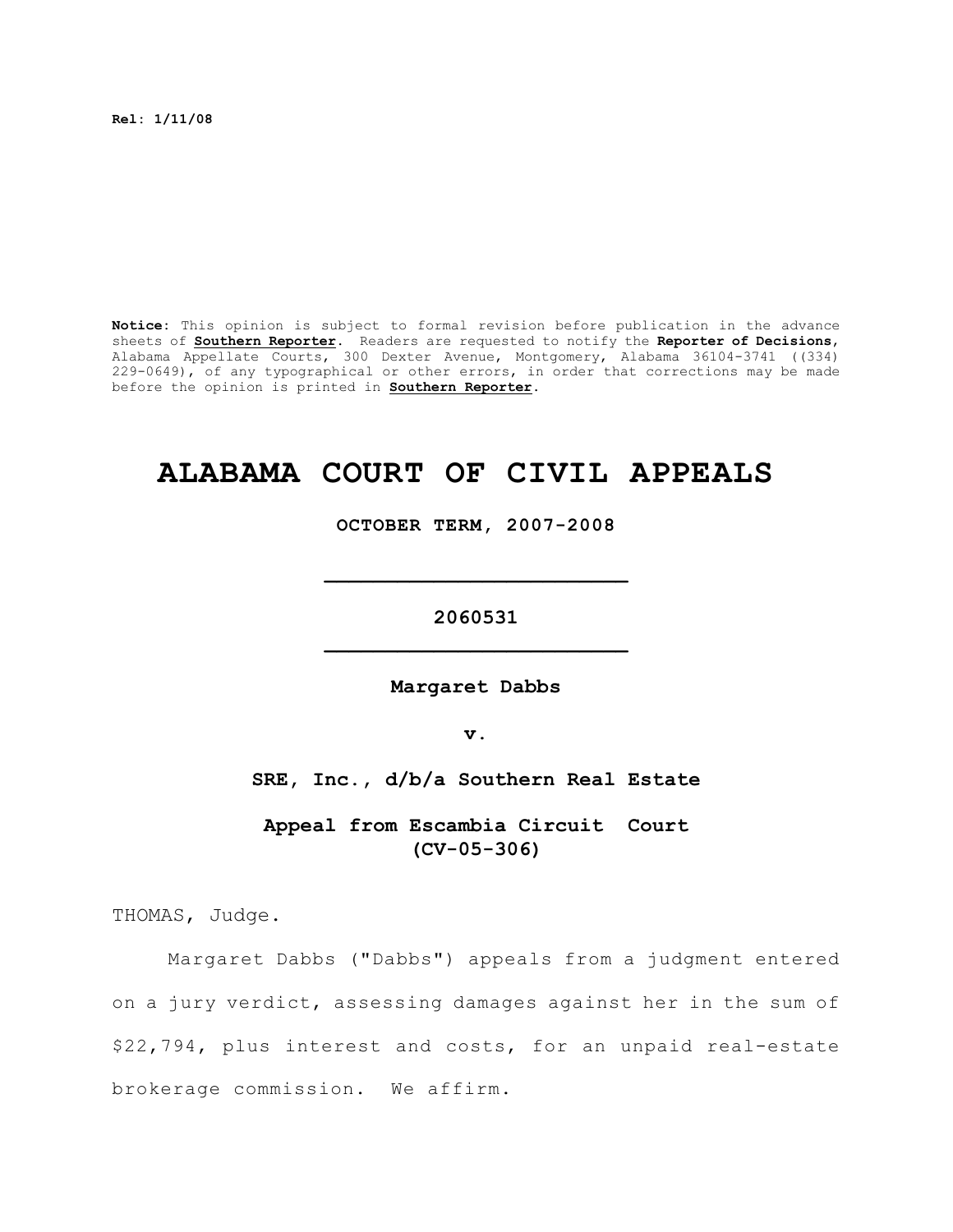# Procedural History

On October 31, 2005, SRE, Inc., d/b/a Southern Real Estate ("SRE"), sued Dabbs and her husband, Lee Dabbs, in the Escambia Circuit Court, alleging that the Dabbses had failed to pay a brokerage commission pursuant to a real-property listing agreement between the parties ("the agreement") concerning the Dabbses residence. The Dabbses answered SRE's complaint, denying that they owed SRE a commission. In support thereof, the Dabbses asserted that they were never shown an actual contract containing the alleged offer to purchase their residence, that the alleged offer contained contingencies not agreed upon by the Dabbses, and that the date the alleged buyers were to have occupancy of the residence did not provide the Dabbses with enough time to vacate the property.

On January 29, 2007, the parties selected a jury and proceeded to trial. On that same day, at the close of SRE's case-in-chief, each of the parties moved the trial court for a judgment as a matter of law  $("JML")$ .<sup>1</sup> Because Dabbs's

 ${}^{1}$ Although the parties referred to the Rule 50 motions made at trial as "motions for a directed verdict," such motions are now referred to as motions for a judgment as a matter of law. See Rule 50, Ala. R. Civ. P.; Committee Comments to October 1,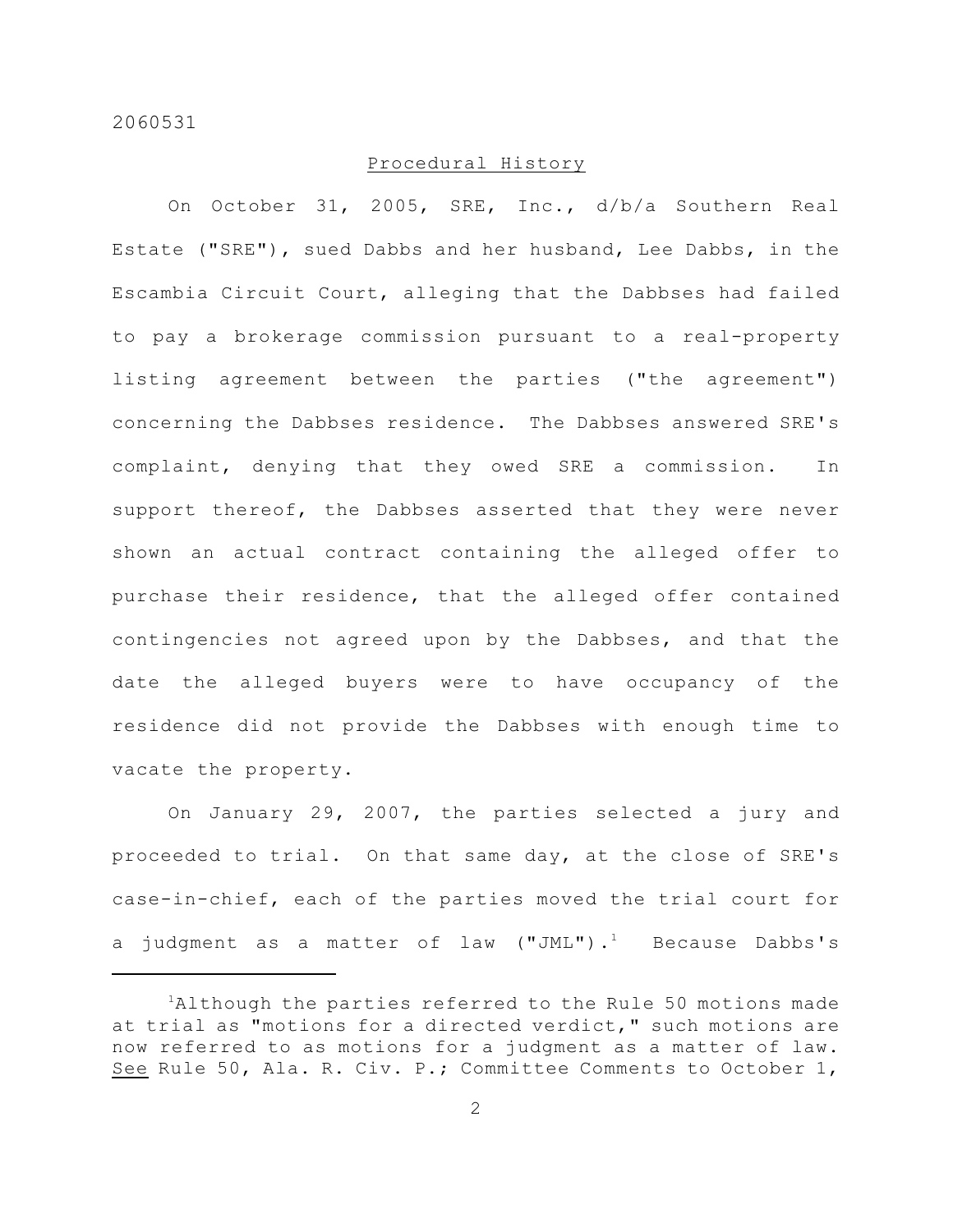husband was not a party to the agreement, the trial court granted his Rule 50, Ala. R. Civ. P., motion for a JML. However, the trial court denied the motions for a JML made by Dabbs and SRE. Dabbs then rested without presenting any evidence. The jury found that, pursuant to the agreement, Dabbs owed SRE a commission in the amount of \$22,794. On February 12, 2007, the trial court entered a judgment for SRE in the amount of \$22,794, plus interest and court costs. No postjudgment motions were filed.

Dabbs timely appealed, raising the following issues: 1) whether a real-estate broker's procurement of an offer that contains contingencies not found in the listing agreement for the property constitutes the procurement of a "ready, willing, and able" buyer; 2) whether an agreement as to the purchase price on a proposed sale of real property constitutes a meeting of the minds so as to entitle the real-estate broker to a commission; and 3) whether the Statute of Frauds requires a signed acceptance of a contingent offer to purchase when a real-estate broker seeks to collect a commission.

<sup>1995,</sup> Amendment to Rule 50; and Parker v. Williams, [Ms. 1050040, July 20, 2007] \_\_\_ So. 2d \_\_\_ (Ala. 2007).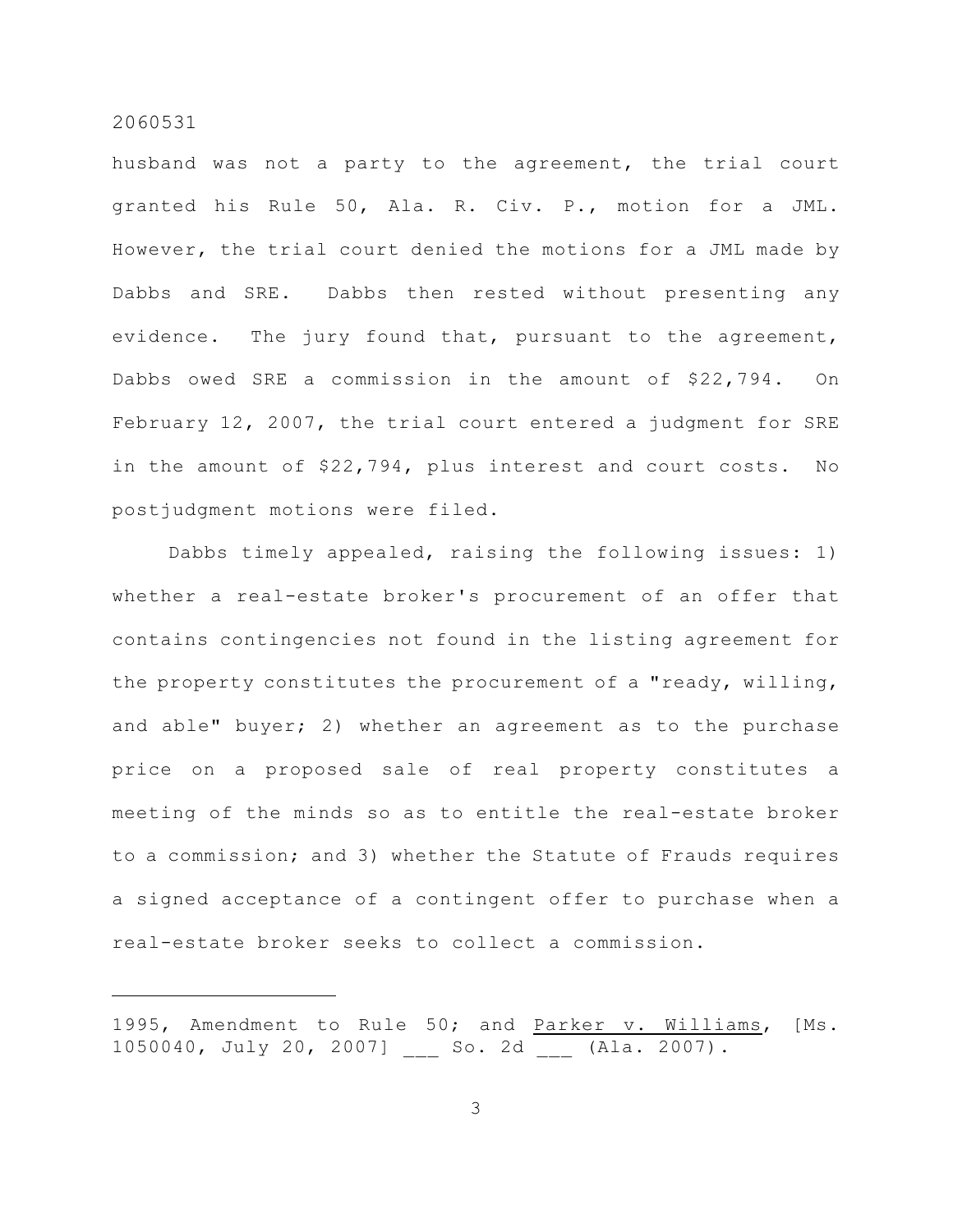Because Dabbs did not file a postverdict motion for a JML, this court is precluded from considering any sufficiencyof-evidence questions on appeal. In United Services Automobile Ass'n v. Hobbs, this court stated that "[i]t is well settled that '"a [preverdict motion for a JML] must be made at the close of all the evidence and that a timely [postverdict motion for a JML] must be subsequently made before an appellate court may consider on appeal the insufficiency-of-evidence issue directed to the jury's verdict."'" #858 So. 2d 966, 971 (Ala. Civ. App. 2003) (quoting Sears, Roebuck & Co. v. Harris, 630 So. 2d 1018, 1025 (Ala. 1993), quoting in turn Bains v. Jameson, 507 So. 2d 504, 505 (Ala. 1987))(second emphasis added). "The final step in preserving appellate review of the sufficiency of the evidence in a jury trial is the making of a timely [postverdict motion for a JML]. Failure to make that motion prohibits appellate review of the sufficiency of the evidence." Great Atl. & Pac. Tea Co. v. Sealy, 374 So. 2d 877, 881 (Ala. 1979). Therefore, we are precluded from considering any sufficiency-of-theevidence issues raised by Dabbs on appeal and will only consider Dabbs's arguments on appeal to the extent that those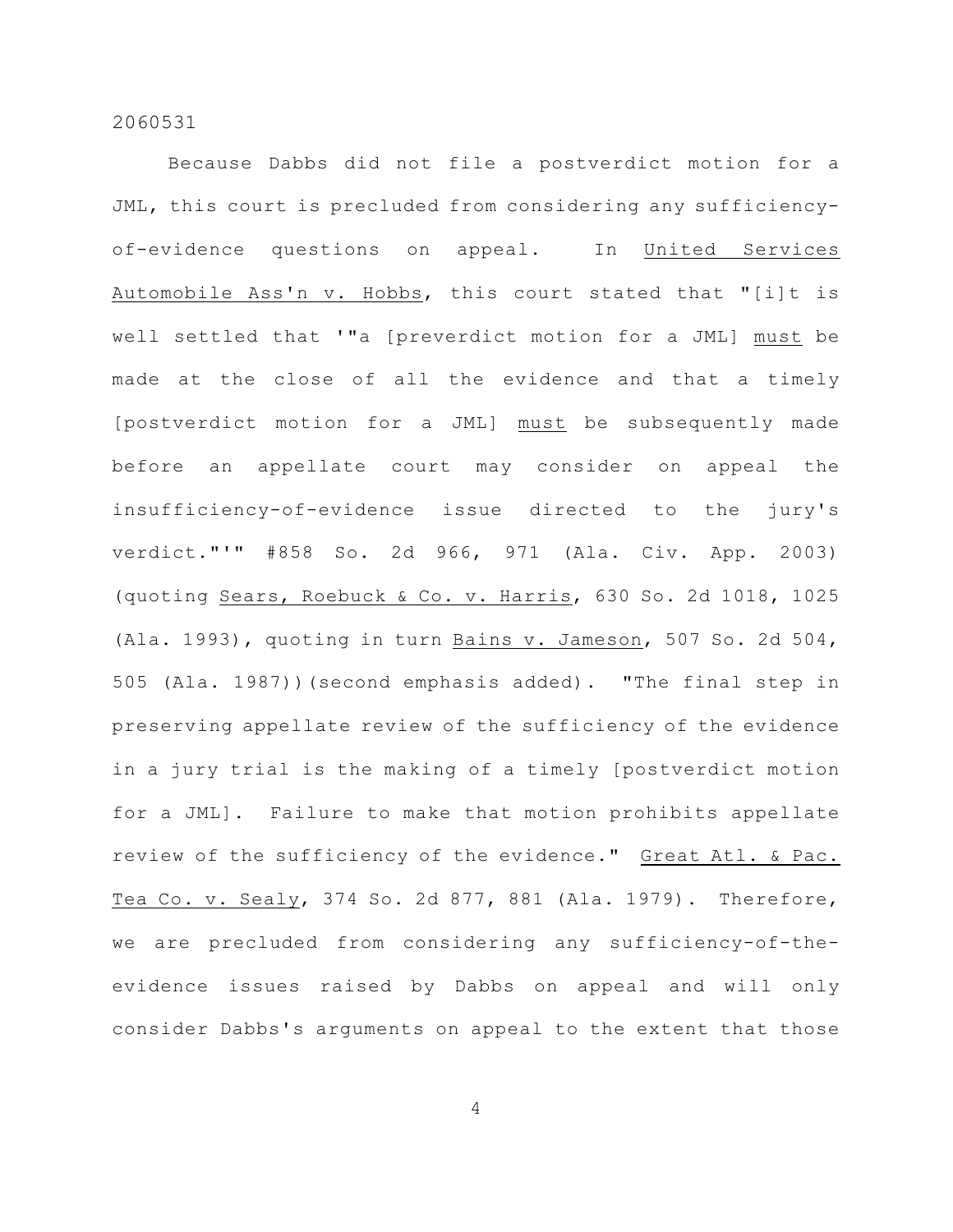arguments present legal questions that were presented to the trial court. See Barnes v. Dale, 530 So. 2d 770 (Ala. 1988)(holding that questions of law may be considered on appeal even though the court was precluded from considering sufficiency-of-the-evidence issues due to the appellant's failure to preserve those issues for appeal); and Fox Alarm Co. v. Wadsworth, 913 So. 2d 1070 (Ala. 2005)(holding that, to preserve legal questions for appeal, the questions must have been presented to the trial court). Our review of questions of law is de novo. See George v. Sims, 888 So. 2d 1224, 1226 (Ala. 2004) (pure questions of law are reviewed de novo).

### Relevant Facts

On August 4, 2004, Dabbs entered into the agreement with SRE; under the agreement, SRE was to act as the selling broker, or agent, for Dabbs's residence in Atmore ("the residence"). Pursuant to the agreement, the residence was listed for sale at \$379,900. The agreement called for Dabbs to pay SRE a "cash commission of 6 percent of the gross amount of any sale, agreement to sell, or exchange," and it called for Dabbs to pay SRE the commission if, among other things,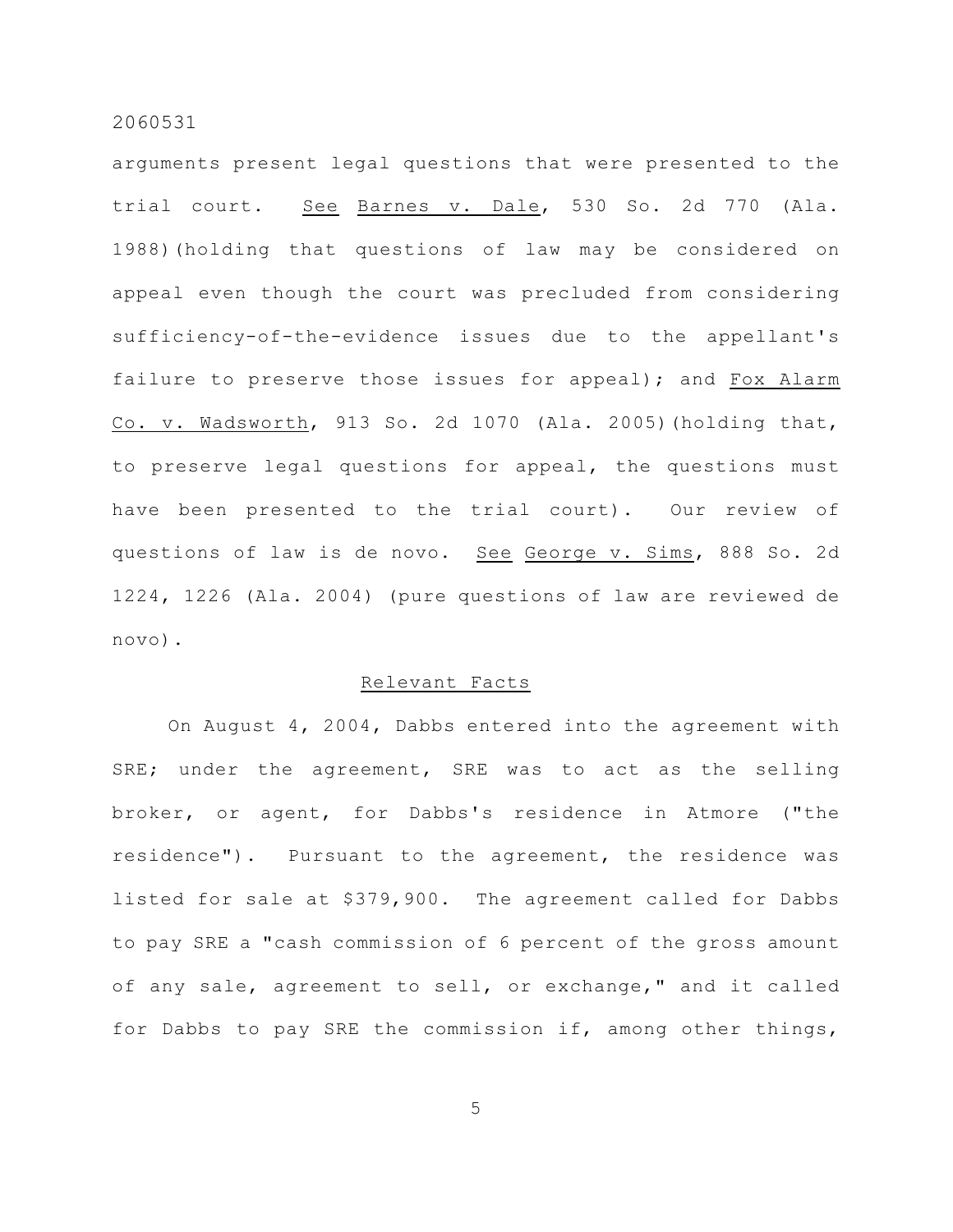SRE "produc[ed] a purchaser ready, willing and able to purchase th[e] property."

On or about April 5, 2005, some potential buyers made a contingent offer to SRE to purchase Dabbs's residence for \$370,000 and paid SRE \$5,000 in earnest money. The contingencies in the offer were, among other things, that Dabbs "repair roof damage and any other unseen but known storm damage" and that the closing be conducted on or before April 15, 2005 –- i.e., within 10 days. That same day, while Dabbs was in Texas visiting her daughter, Patty Davis, a broker employed by SRE, presented Dabbs's husband with a sales contract that included the offer and the contingencies. However, that offer was not accepted. The following day, April 6, 2005, the prospective buyers increased their offer to purchase Dabbs's residence to the full asking price. However, all other terms of the offer remained the same. Davis then contacted Dabbs, who was still in Texas, and informed her of the offer to purchase the residence at the full listing price. The following morning, April 7, 2005, Dabbs's husband contacted Davis and informed her that he and Dabbs had decided not to sell the residence.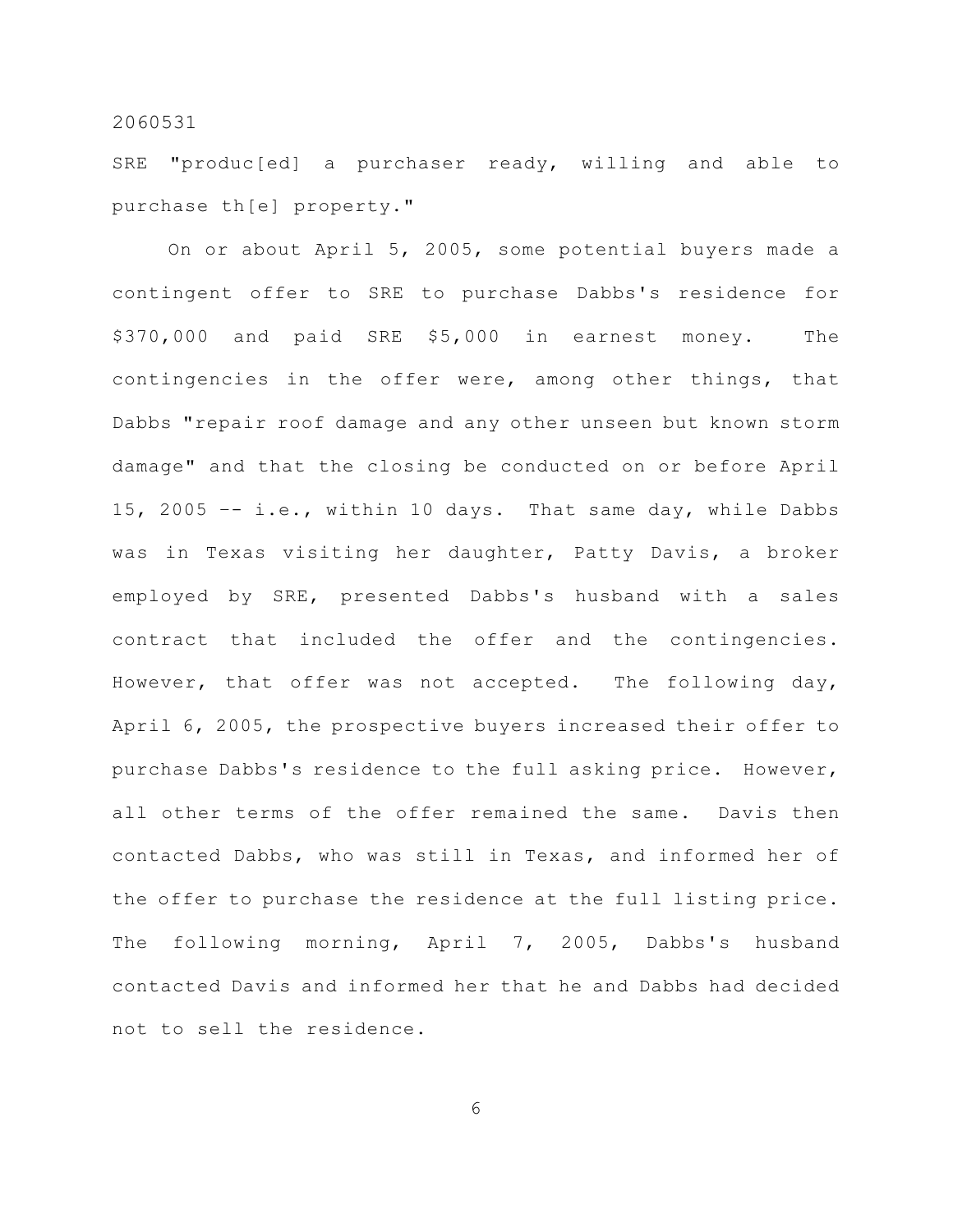# Analysis

#### I.

Dabbs first asserts that SRE was not entitled to a commission because the offer contained contingencies not found under the terms of the agreement. Thus, according to Dabbs, SRE had not produced a "ready, willing, and able" buyer for the residence. In essence, Dabbs asserts that SRE had not procured a buyer who was "willing" to purchase the residence on Dabbs's –- i.e., the seller's –- terms. However, it is well settled in Alabama that whether a broker has procured a purchaser who is "ready, willing, and able" to buy upon the seller's terms is a question for the trier of fact. See Alabama Fuel Sales Co. v. Vulcan Energy Res. Corp., 339 So. 2d 1007 (Ala. 1976); Espalla v. Lyon Co., 226 Ala. 235, 146 So. 2d 398 (1933); Hover v. Whittaker-Warren Agency, 321 So. 2d 213 (Ala. Civ. App. 1975); and Pierce v. Kelley, 43 Ala. App. 674, 199 So. 2d 689 (1967). In Alabama Fuel Sales, the Alabama Supreme Court noted that the assertion that a buyer's offer was not according to the seller's terms implicates the fact-finder's determination as to whether the buyer was "ready, willing and able." 339 So. 2d at 1009 n.1.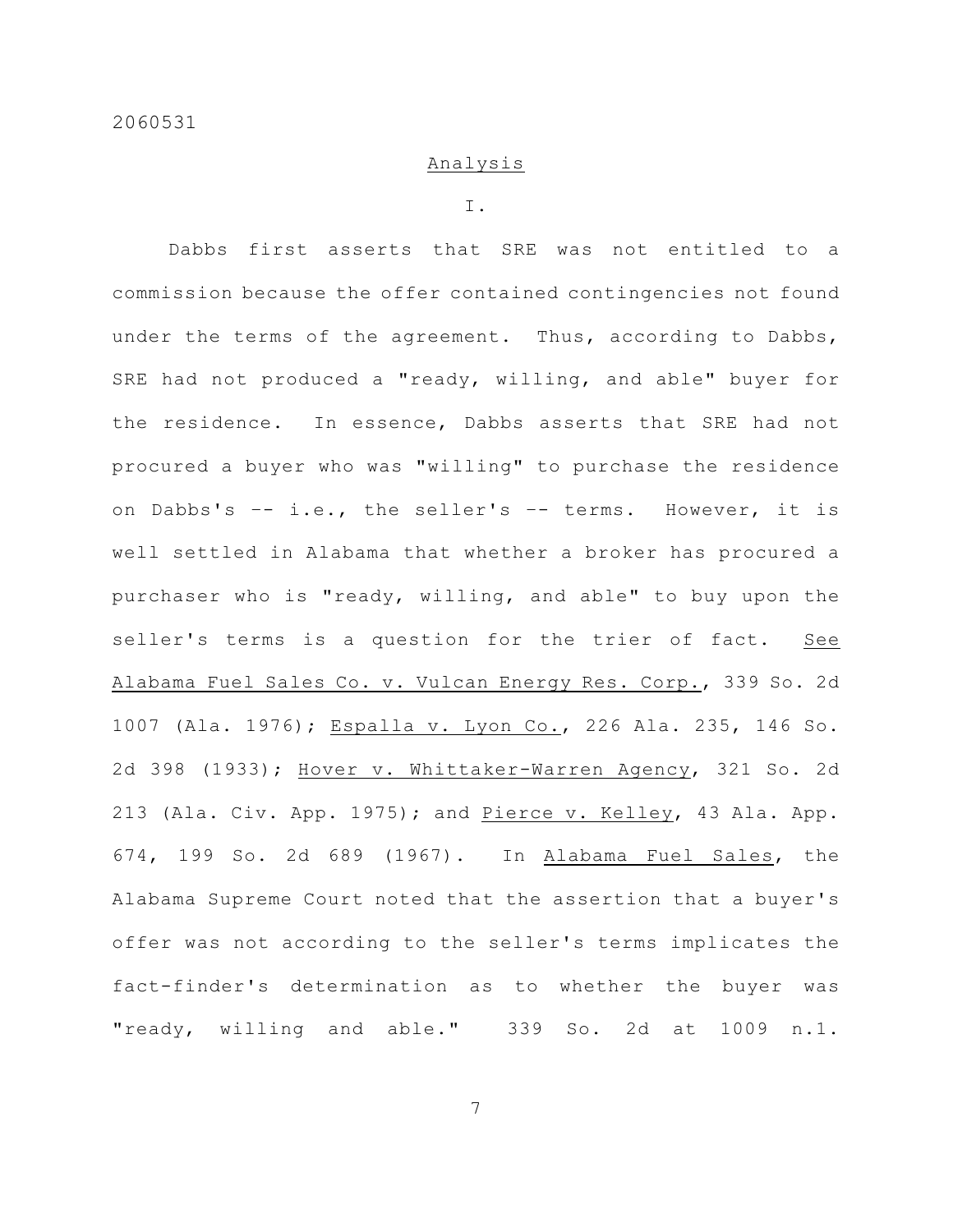Therefore, because this assertion presents a sufficiency-ofthe-evidence issue, and because we have already held that Dabbs did not preserve sufficiency-of-the-evidence issues for appellate review, we are precluded from considering this issue. Thus, Dabbs has not demonstrated error as to this issue. See Clark v. Black, 630 So. 2d 1012 (Ala. 1994)(holding that failure to preserve sufficiency-of-theevidence issues precludes appellate reversal of an order denying a preverdict motion for a JML).

## II.

Dabbs next contends that her silence as to the contingencies in the offer and the parties' agreement as to the purchase price did not constitute acceptance of the offer so as to entitle SRE to a commission under the agreement. Dabbs's argument implies that, as a matter of law, unless the seller and broker contract otherwise, there must be an agreement to purchase between the buyer and the seller before a broker is entitled to a commission.

In Alabama, absent an agreement between the seller and the broker to the contrary, a broker may be entitled to receive the agreed-upon commission regardless of whether the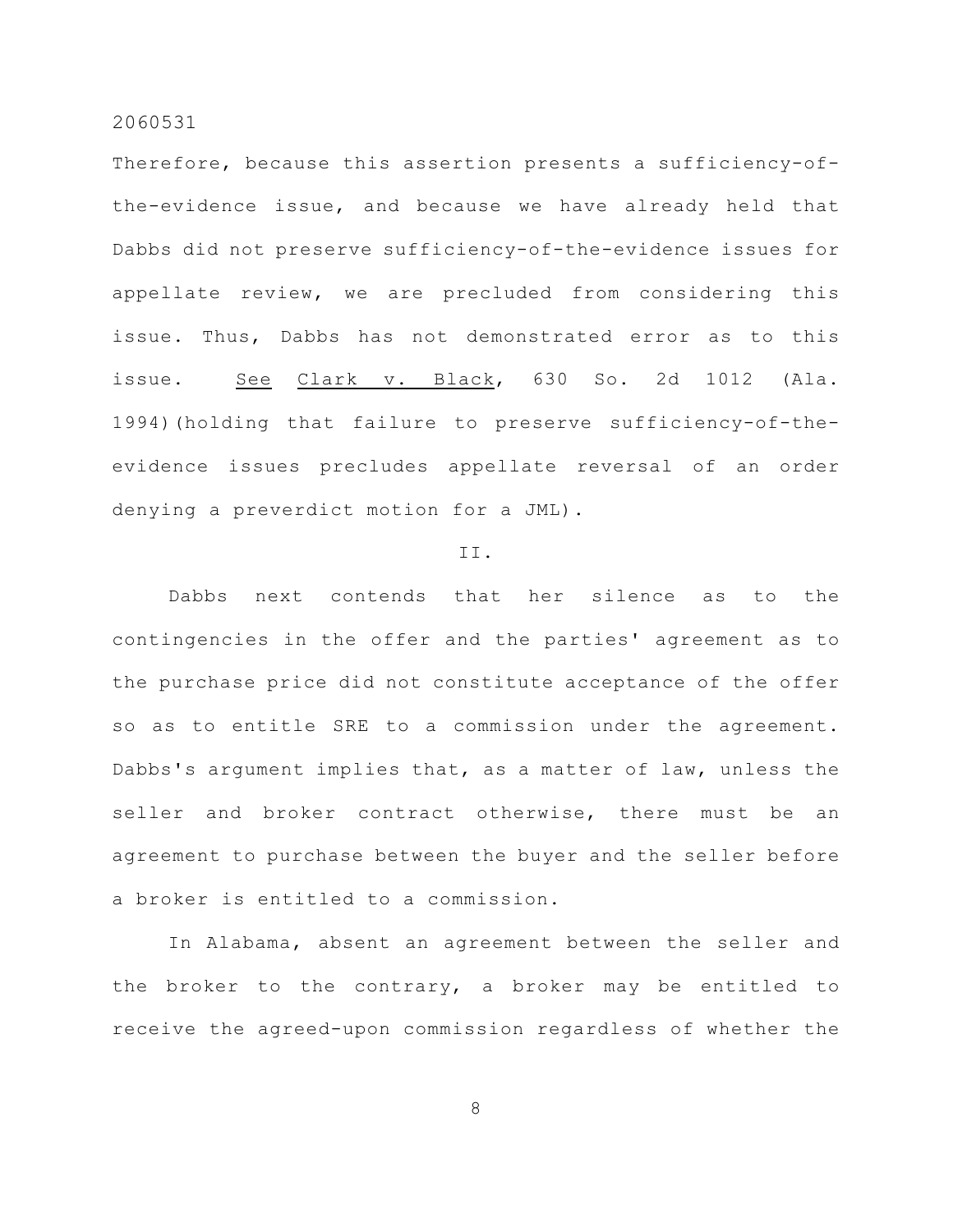sale or transfer of the real property is ever completed. See Alabama Fuel Sales, 339 So. 2d at 1009 (stating that, as a general rule, "unless the seller and the broker have agreed to the contrary the broker is entitled to receive a commission when he procures a purchaser ready, willing, and able to buy on the seller's terms, even though the sale is never consummated"(emphasis added)); and Lanton v. Holly Realty Co., 56 Ala. App. 78, 319 So. 2d 276 (Civ. 1975) (holding that when a broker had obtained a buyer who was ready, willing, and able to purchase the seller's property, and when the buyer had paid earnest money and signed a purchase agreement, the broker was entitled to his commission even though the seller later refused to complete the sale). Thus, as a matter of law, it is not necessary for a seller and a buyer to reach an agreement in order for a broker to be entitled to a commission pursuant to a real-property listing agreement between the seller and the broker; therefore, it was not necessary for Dabbs to have accepted the buyers' purchase offer in order for SRE to be entitled to a commission.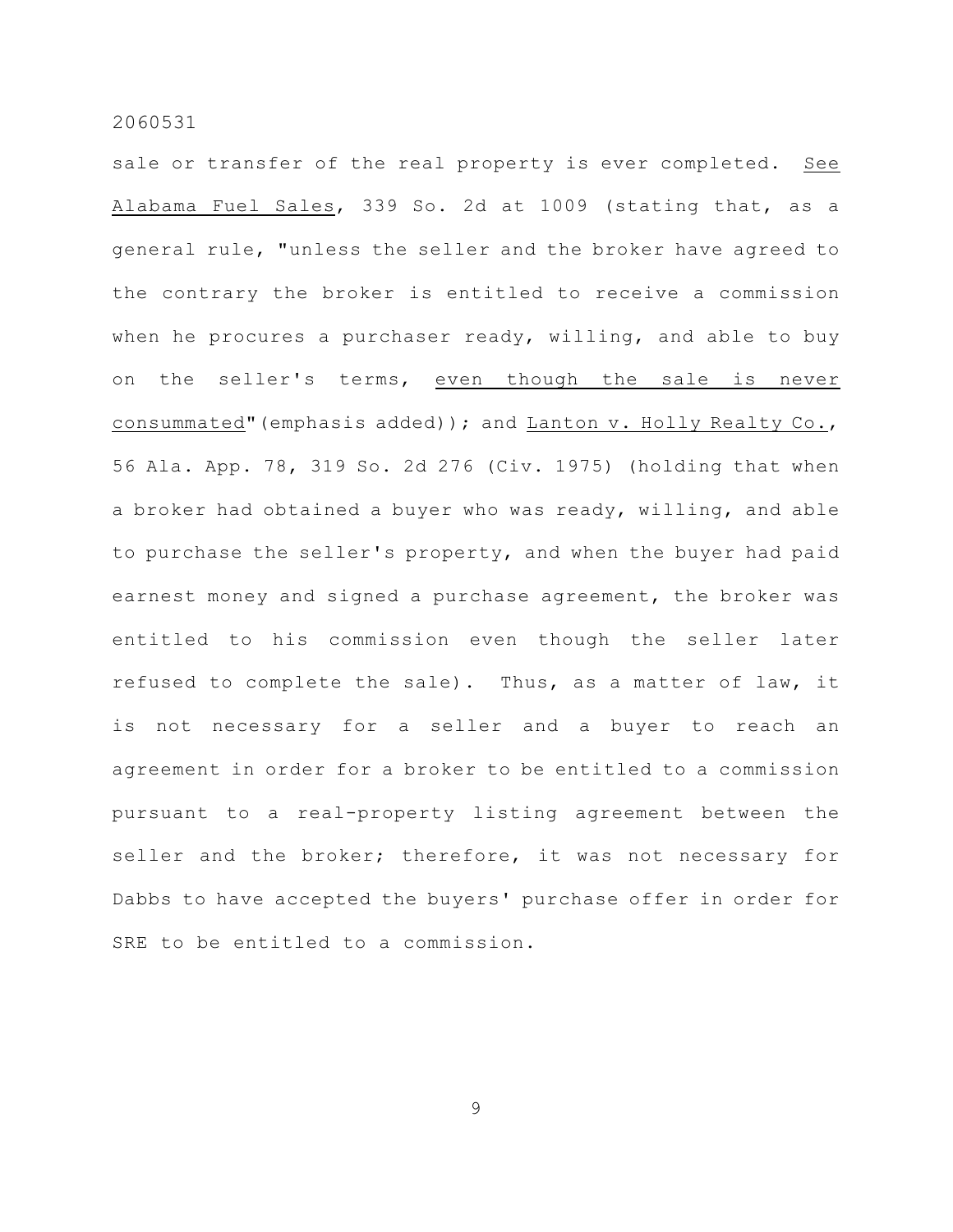# III.

Finally, Dabbs asserts that Alabama's Statute of Frauds, § 8-9-2, Ala. Code 1975, requires a seller's signed acceptance of a written, contingent offer to purchase real property before a broker becomes entitled to recover a commission pursuant to a real-property listing agreement. According to the Statute of Frauds, "'all contracts for the sale of real property [must] be in writing and be signed by the party against whom the contract is asserted.'" Holman v. Childersburg Bancorporation, Inc., 852 So. 2d 691, 695 (Ala. 2002)(quoting Pickard v. Turner, 592 So. 2d 1016, 1020 (Ala. 1992)). Thus, according to Dabbs, SRE is not entitled to a commission in this case because Dabbs never signed or accepted the buyers' contingent offer to purchase the residence. We disagree.

We have already concluded that an agreement to purchase a seller's real property is not required for a broker to be entitled to a commission. See Alabama Fuel Sales, supra; and Lanton, supra. If no agreement between the seller and the buyer is required to entitle a broker to a commission, then there certainly cannot be a requirement that there be a